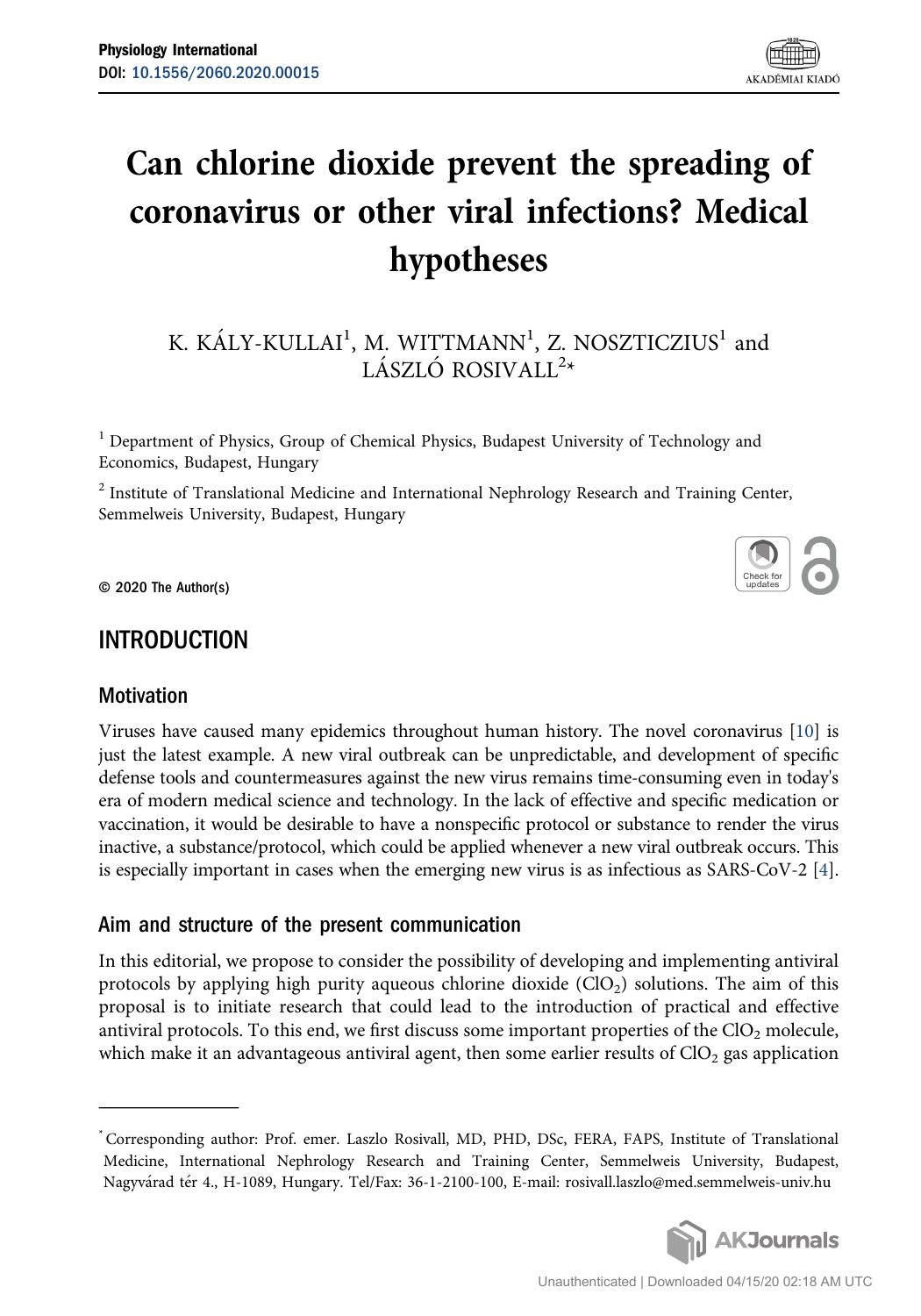against viruses will be reviewed. Finally, we hypothesize on methods to control the spread of viral infections using aqueous  $ClO<sub>2</sub>$  solutions.

# PREVIOUS EXPERIENCE AND BACKGROUND OF USING CIO<sub>2</sub> AS AN ANTIVIRAL AGENT

#### Inactivating viruses with  $\text{ClO}_2$  in aqueous phase

To our present knowledge, an aqueous solution of  $ClO<sub>2</sub>$  is able to inactivate all types of viruses. Disinfectants (in water phase) are compared by their CT values, which is the concentration (measured in mg/L) multiplied by the contact time (measured in minute). In CT tables,  $ClO<sub>2</sub>$  is indicated for viruses in general, without mentioning any exemptions. For example, according to [\[6](#page-9-2)], a CT value of 8.4 mg  $\times$  min/L is needed to achieve a four-orders-of-magnitude ("4 log" or "99.99%") inactivation of viruses in an aqueous medium at 25  $^{\circ}$ C.

#### Chemical mechanism of virus inactivation: reaction of  $ClO<sub>2</sub>$  with amino acid residues

In [19](#page-9-3)86, Noss et al. [19] proved that the inactivation of bacterial virus f2 by  $ClO<sub>2</sub>$  was due to its reactions with the viral capsid proteins, and almost no inactivation of the infectious viral RNA occurred  $[8]$  $[8]$  when that was treated with  $ClO<sub>2</sub>$  separately. They found  $[19]$  $[19]$ , however, that three discrete chemical moieties in the viral protein, namely the cysteine, tyrosine, and tryptophan amino acid residues were able to react with  $ClO<sub>2</sub>$  rapidly. In 1987, Tan et al. [\[28\]](#page-10-0) tested the reactivity of  $ClO<sub>2</sub>$  on 21 free amino acids.  $ClO<sub>2</sub>$  reacted only with six amino acids dissolved in 0.1 M sodium phosphate buffer, pH 6.0. The reaction with cysteine, tryptophan, and tyrosine was too rapid to be followed by their technique. Three further amino acids (histidine, hydroxyproline, and proline) reacted with  $ClO<sub>2</sub>$  much more slowly, at a measurable rate.

The reactivity of the three fast-reacting amino acids (cysteine [\[12\]](#page-9-5), tyrosine [\[17\]](#page-9-6), and tryptophan [[27](#page-10-1)]) was studied in Margerum's laboratory between 2005 and 2008. They found that cysteine had the highest reactivity among these amino acids. From their experimental data they calculated second order-rate constants (at pH 7.0, 25  $^{\circ}$ C and 1 M ionic strength) and obtained the following sequence: cysteine 6.9  $\times$  10<sup>6</sup> M<sup>-1</sup> s<sup>-1</sup> >> tyrosine 1.3  $\times$  10<sup>5</sup> M<sup>-1</sup> s<sup>-1</sup> > tryptophan 3.4  $\times$  10<sup>4</sup> M<sup>-1</sup> s<sup>-1</sup> >> guanosine 5'-monophosphate 4.5  $\times$  10<sup>2</sup> M<sup>-1</sup> s<sup>-1</sup>. (They studied guanosine 5'-monophosphate [[18](#page-9-7)] as a model compound for guanine in nucleic acids. Data presented here are taken from Table 3 of ref. [\[18\]](#page-9-7)).

In 2007, Ogata [[22](#page-10-2)] found that the antimicrobial activity of  $ClO<sub>2</sub>$  is based on denaturation of certain proteins, which is primarily due to the oxidative modification of the tryptophan and tyrosine residues of the two model proteins (bovine serum albumin and glucose-6-phosphate dehydrogenase) used in his experiments. In 2012, it was again Ogata who showed [\[23](#page-10-3)] that the inactivation of influenza virus by  $ClO<sub>2</sub>$  was caused by oxidation of a tryptophan residue (W153) in hemagglutinin (a spike protein of the virus), thereby abolishing its receptor-binding ability.

In this context it is interesting to remark that the spike protein of the new coronavirus SARS\_CoV-2 contains 54 tyrosine, 12 tryptophan, and 40 cysteine residues [[29](#page-10-4)]. If we assume that in an aqueous solution all of these residues are able to react with  $ClO<sub>2</sub>$  just like the free amino acids, then the inactivation of the viruses can be extremely rapid even in a very dilute (e.g., in a 0.1 mg/L)  $ClO<sub>2</sub>$  solution.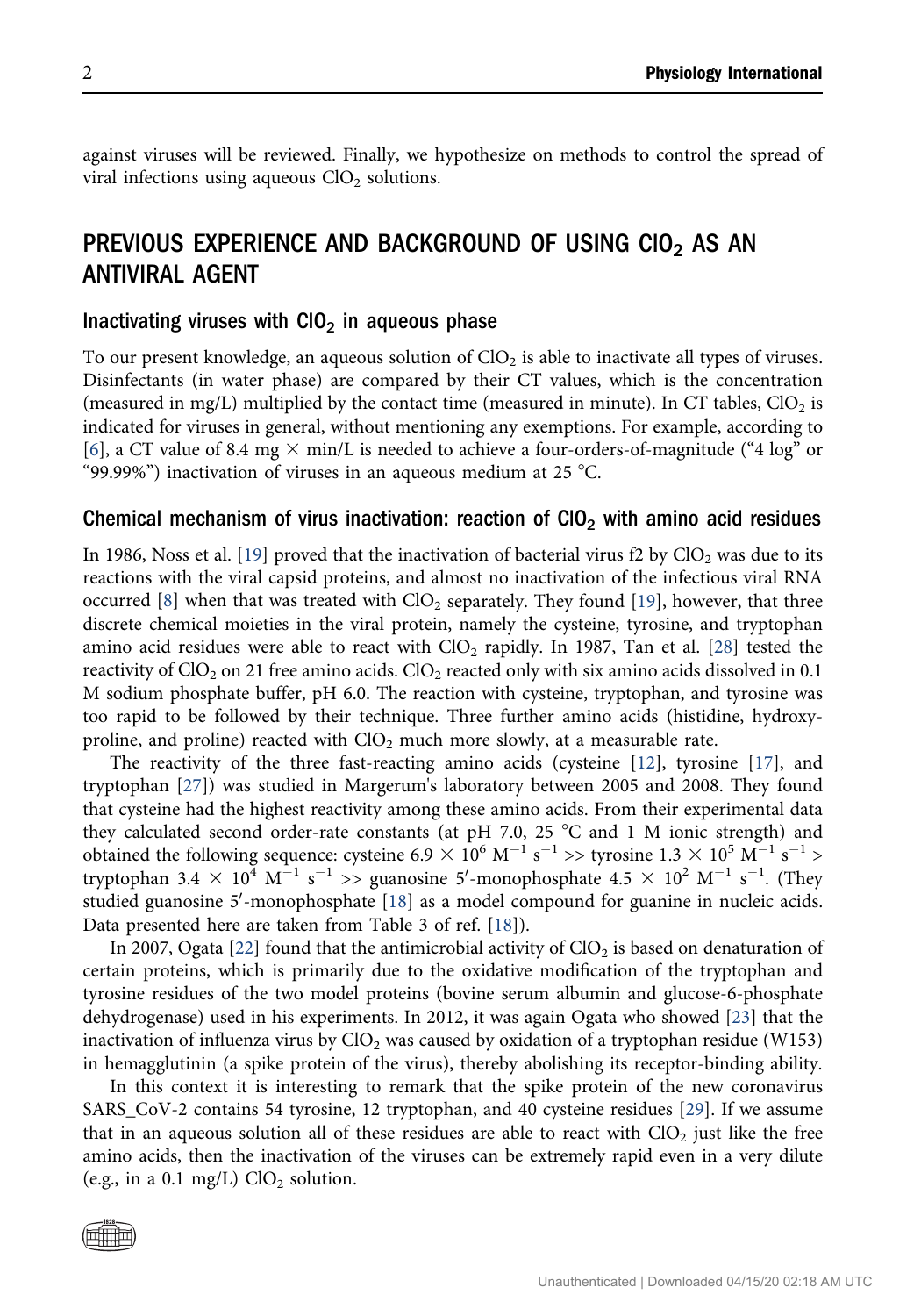#### $ClO<sub>2</sub>$  is a water soluble gas

Although chlorinedioxide in itself is a gas, it is highly soluble in water. When both air and water are present,  $ClO<sub>2</sub>$  is distributed between the two phases in an equilibrium ratio determined by the temperature. This distribution coefficient of  $ClO<sub>2</sub>$  was determined by Ishi [\[11\]](#page-9-8) in 1958. The distribution coefficient,  $\gamma = [ClO_2]_G/[ClO_2]_L$  gives the ratio of the concentrations expressed in the same units in the gas and the aqueous phases (e.g.,  $g/L$ ) and changes as a function of the temperature. For example, at 20 °C  $\gamma = 0.0316$ , indicating that in equilibrium 1 cm<sup>3</sup> aqueous phase contains  $(0.0316)^{-1} = 31.6$  times more ClO<sub>2</sub> molecules than 1 cm<sup>3</sup> gas phase.

In practice, the concentrations in the two phases are usually given in ppm. However, these dimensionless numbers are defined in a different way in the gas and liquid phases as ppm (V/V) and ppm (m/m), respectively. Therefore, for practical purposes, we need a distribution coefficient, which gives the ratio between these concentrations. Straightforward calculation yields that the distribution coefficient in terms of ppm is 357 times the distribution coefficient in terms of (g/L), so at 20 °C  $\gamma_{\text{ppm}} = 11.3$ . Thus, the following formula can be used to calculate the ClO<sub>2</sub> concentration of the gas phase being in equilibrium with a  $ClO<sub>2</sub>$  solution at 20 °C:

$$
[\text{ClO}_2]_{\text{gas}} \text{ in } \text{ppm}(V/V) = 11.3 \times [\text{ClO}_2]_{\text{aq}} \text{ in } \text{ppm}(m/m)
$$

#### Inactivating viruses with  $CIO<sub>2</sub>$  in gas phase

The virus-inactivating reactions (the reactions of  $ClO<sub>2</sub>$  with the three amino acids) take place in an aqueous medium; consequently,  $ClO<sub>2</sub>$  can inactivate microbes in their wet state only. Therefore,  $ClO<sub>2</sub>$  gas that is moisturized can be an ideal agent against viruses both in their wet and dry states. Viruses that are carried by water droplets could be easily inactivated even by  $ClO<sub>2</sub>$  gas owing to the high solubility of  $ClO<sub>2</sub>$  in water [[11](#page-9-8)]. A dry  $ClO<sub>2</sub>$  gas would be inappropriate as the water content of the aqueous droplet could evaporate, and in the absence of aqueous medium the reactions of  $ClO<sub>2</sub>$  slow down extremely. Indeed, Morino et al. [\[16\]](#page-9-9) reported that when applying a low concentration of  $ClO<sub>2</sub>$  in the gas phase against FCV in dry state, atmospheric moisture – at least a 75–85% relative humidity – is indispensable to inactivate viruses. The advantage of using a moisturized  $ClO<sub>2</sub>$  gas is that its water content is also able to wet viruses in dry environment. Most viruses are found on hard surfaces indoor, but a small fraction of viruses are "airborn", attached to dust particles, which can also carry a single microbe or an aggregate of microbes. Therefore, it is a prerequisite of an effective disinfection that all microbes in all parts of the room should be wet and should be in contact with  $ClO<sub>2</sub>$ . If enough aqueous  $ClO<sub>2</sub>$  solution is sprayed into the room, the droplets will saturate the atmosphere with water vapor everywhere, moreover, the atmosphere will also contain gaseous  $ClO<sub>2</sub>$  everywhere. The great advantage of this method is that  $H_2O$  and  $ClO_2$  molecules of the gas phase can reach the microbes in every small corner of the room. Finely dispersed water droplets containing dissolved  $ClO<sub>2</sub>$  can create an advantageous environment to maintain such conditions for a longer time.

This method using high  $ClO<sub>2</sub>$  concentration allows fast disinfection of rooms when people are not present, e.g., intensive care units, buildings used as quarantine, or public transport vehicles. However, the application of  $ClO<sub>2</sub>$  gas is limited when people are present, as it is harmful for humans and animals above certain concentrations. The US Occupational Safety and Health Administration (OSHA) limits the concentration of  $ClO<sub>2</sub>$  gas allowed in workplace air to

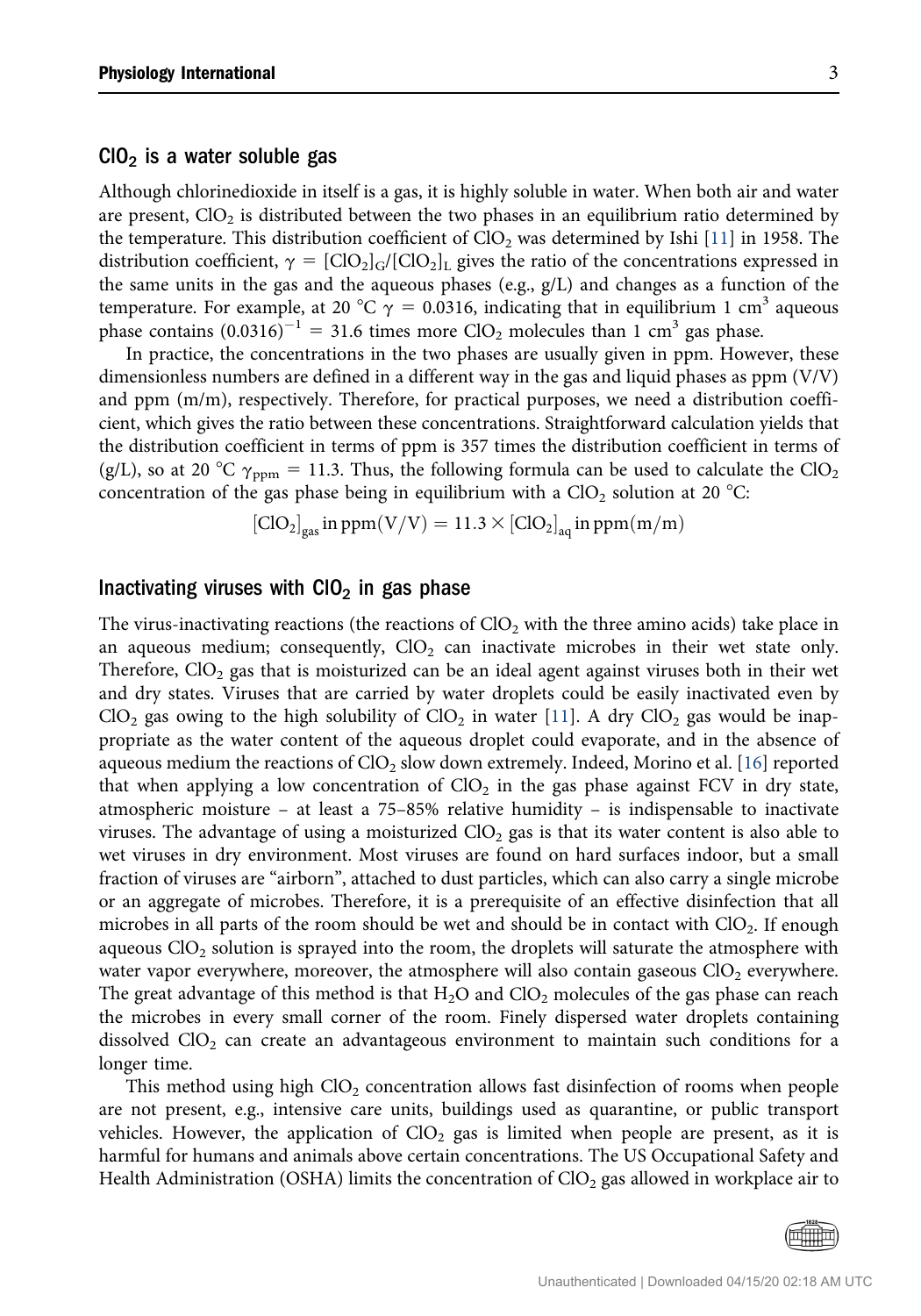0.1 ppm (V/V) time-weighted average (TWA) for an 8-h exposure, and to a temporarily higher 0.3 ppm Short-Term Exposure Limit (STEL) only for a 15-min period [[30](#page-10-5)].

## Previous research on preventing viral infections with gaseous  $ClO<sub>2</sub>$

Ogata [\[21\]](#page-10-6) realized first that  $ClO<sub>2</sub>$  is able to inactivate viruses even under the 0.1 ppm (OSHA TWA) limit that is in concentrations which are not harmful to humans. In 2008, Ogata and Shibata [[25\]](#page-10-7) demonstrated that infection of mice with influenza A virus applied in an aerosol can be prevented by  $ClO<sub>2</sub>$  gas present at 0.03 ppm concentration in the air, which is only 30% of the permissible TWA exposure level for humans at a workplace. They concluded that "ClO<sub>2</sub> gas could, therefore, be useful as a preventive tool against influenza in places of human activity without necessitating evacuation." They have even made attempts to decrease the incidence of flue infections among schoolchildren by applying low concentrations of  $ClO<sub>2</sub>$  gas in a classroom [\[24\]](#page-10-8).

In spite of these promising early results we are not aware of any wider-scale application of this method in the last decade. There are two problems which could hinder the widespread adoption of this method:

- 1. With the technique applied by the above-cited authors it is not an easy task to achieve and maintain a very low  $ClO<sub>2</sub>$  concentration in a large space and for a long time, which is a prerequisite of achieving a satisfactory level of virus inactivation.
- 2. It is not understood why low  $ClO<sub>2</sub>$  levels are not harmful to humans or animals and still effective against viruses.

## Size selective effect of  $ClO<sub>2</sub>$

Although cysteine, tyrosine, and tryptophan residues can also be found in human tissues,  $ClO<sub>2</sub>$ is much less toxic for humans or animals than for microbes (bacteria, fungi, and viruses). Noszticzius et al. [\[20\]](#page-9-10) found that the main reason for this selectivity between humans and microbes is based not on their different biochemistries but on their different sizes. Based on experiments and calculations using a reaction-diffusion model Noszticzius et al. [[20](#page-9-10)] found that the killing time of a living organism is proportional to the square of its characteristic size (e.g., its diameter), thus small ones will be killed extremely fast. Their calculations indicated that a bacterium 1  $\mu$ m in diameter would be killed in a 300 mg/L ClO<sub>2</sub> solution within 3 ms, and even in a much more dilute,  $0.25 \text{ mg/L ClO}_2$  solution it would be eliminated in only 3.6 s. During this time,  $ClO<sub>2</sub>$  reaches all parts of the cell and kills it by destroying its cysteine-, tyrosine-, and tryptophan-containing proteins, which are essential for life processes.

## The protective role of glutathione against  $CIO<sub>2</sub>$  oxidation in a living cell

According to Ison et al. [\[12](#page-9-5)] glutathione reacts with  $ClO<sub>2</sub>$  at a rate, which is even higher than the rate of the very fast  $ClO<sub>2</sub>$  – cysteine reaction. When  $ClO<sub>2</sub>$  contacts a living cell containing glutathione, at first the  $ClO<sub>2</sub>$  concentration remains very low even at the point of entry into the cell due to this rapid reaction. As a small molecule, glutathione can also diffuse rapidly to the point of entry from other parts of the cell consuming most of the  $ClO<sub>2</sub>$  there, and preventing it from reaching the cysteine, tyrosine, and tryptophan residues of the proteins in the bulk of the cytoplasm. Consequently, the initial low  $ClO<sub>2</sub>$  concentration cannot make too much harm.

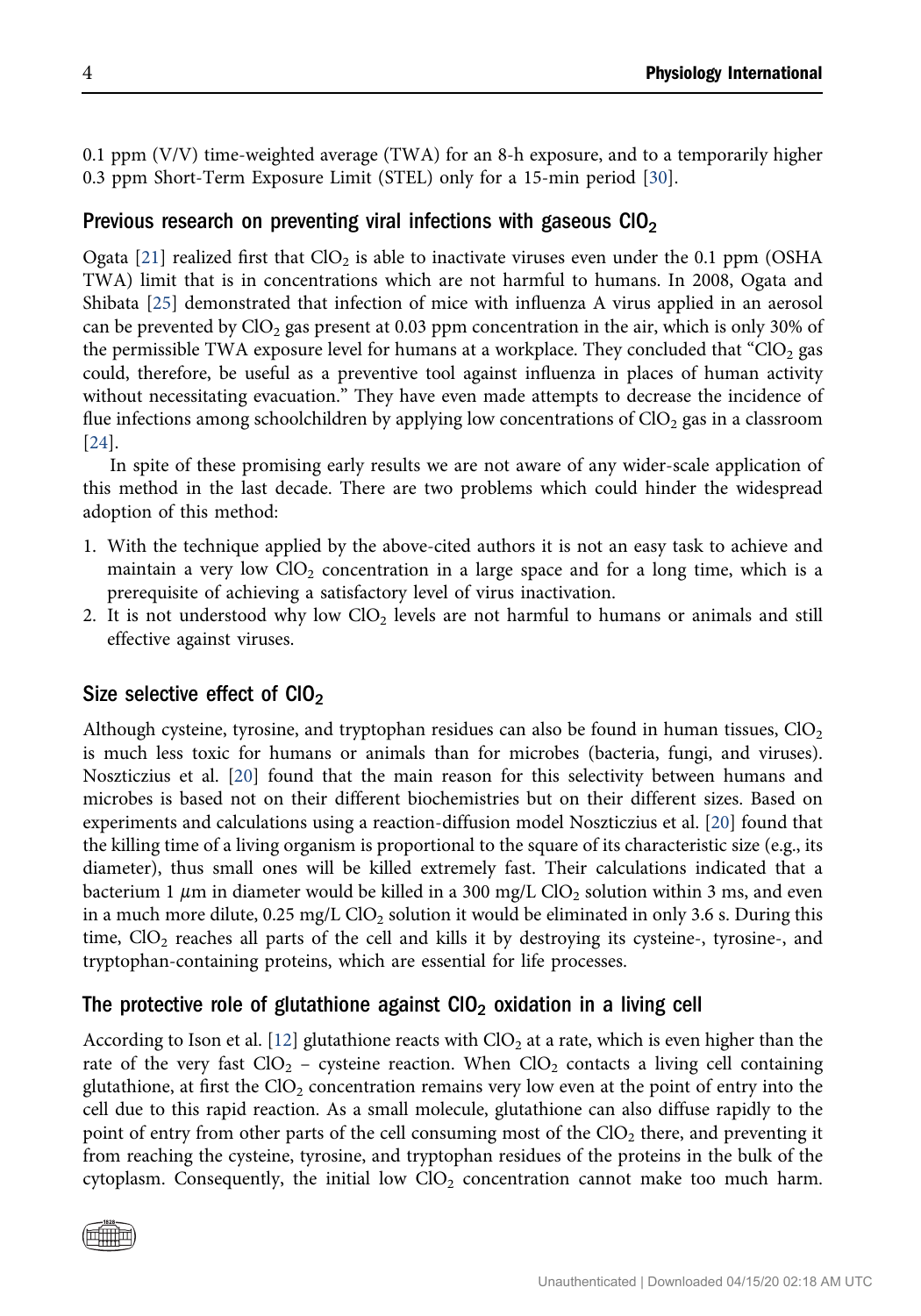However, continuous  $ClO<sub>2</sub>$  entry can finally exhaust the cell's glutathione (and other antioxidant) capacity even if the cell produces such antioxidants continuously. At this point,  $ClO<sub>2</sub>$  can enter into the previously protected zones of the cell and react with the reactive amino acid residues, causing denaturation of the affected proteins and ultimately cell death.

The effect of glutathione and other small antioxidant molecules present in living cells was not taken into account in the theoretical calculations of Noszticzius et al. [\[20\]](#page-9-10). Their experiments were done on a non-living and washed animal membrane, where membrane-fixed reactive proteins were present, but glutathione and other small molecules were absent. A living cell, however, continuously produces these antioxidants, thus their role cannot be neglected. Indeed, looking at the experimentally measured disinfection dynamics of a 0.25 mg/L  $ClO<sub>2</sub>$ solution against *Escherichia coli* bacteria [[2\]](#page-9-11) we can see a disinfection rate, which is surprisingly fast but still about one order of magnitude slower than the theoretical estimate. It is reasonable to assume that the delaying effect of these small reducing molecules is responsible for that deviation.

#### Protection of human tissues against the oxidative effect of  $ClO<sub>2</sub>$

Human cells also contain glutathione in mM concentrations, as well as other antioxidants like vitamin C and E, which work together with glutathione to reduce  $ClO<sub>2</sub> [7]$  $ClO<sub>2</sub> [7]$  $ClO<sub>2</sub> [7]$ . As a human cell is much larger than a bacterium, consequently its glutathione reserve and glutathione production potential are also greater, so even an isolated human cell can survive much longer in a  $ClO<sub>2</sub>$ environment than a planktonic bacterium. Considering that human cells are not isolated but form tissues, their glutathione stock may be many orders of magnitude greater than that of a planktonic bacterium. Additionally, in multicellular organisms circulation transports antioxidants continuously to the cells of the tissue affected by a  $ClO<sub>2</sub>$  attack, helping them to survive. This strengthens the size-selectivity effect, and explains the surprising observation [[15](#page-9-13)] that  $ClO<sub>2</sub>$  solutions that are able to kill planktonic bacteria in a fraction of a second may be consumed, because they are safe for humans to drink in a small amount (e.g., drinking 1 L of 24 mg/L  $ClO<sub>2</sub>$  solution in two portions on a single day caused no observable effects in humans [\[15](#page-9-13)]).

## The effect of  $ClO<sub>2</sub>$  on the lung

While human tissues are not very sensitive to  $ClO<sub>2</sub>$  in general, lungs should be considered differently. This is because the interalveolar septum separating the airspace of an alveolus from the blood stream of a capillary lumen is very thin. That diffusion barrier in the human lung is a mere 2  $\mu$ m thick [[1](#page-9-14)] in order to facilitate an efficient diffusional exchange of oxygen and carbon dioxide between the air and blood. The alveolus is covered by a thin layer of lining fluid called epithelial lung lining fluid (ELF) or hypophase. The ELF is only 0.2  $\mu$ m thick in rat alveoli [[1,](#page-9-14) [13\]](#page-9-14). It contains glutathione [\[3\]](#page-9-15) and other antioxidants such as ascorbic and uric acids [[5](#page-9-16)]. It is remarkable, that the ascorbic acid concentration is 2.5 times, and the glutathione concentration is more than 100 times higher in the ELF than in the plasma. The normal function of these nonenzymatic antioxidants in the ELF is to protect the epithelial cells from reactive oxygen species (ROS) like superoxide radicals or hydrogen peroxide, which are toxic products of the metabolism. They can also defend the lung against other toxic gases such as ozone  $(O_3)$ , nitrogen dioxide ( $NO<sub>2</sub>$ ) or  $ClO<sub>2</sub>$ . However, high amounts of  $ClO<sub>2</sub>$  can consume all reducing agents in the

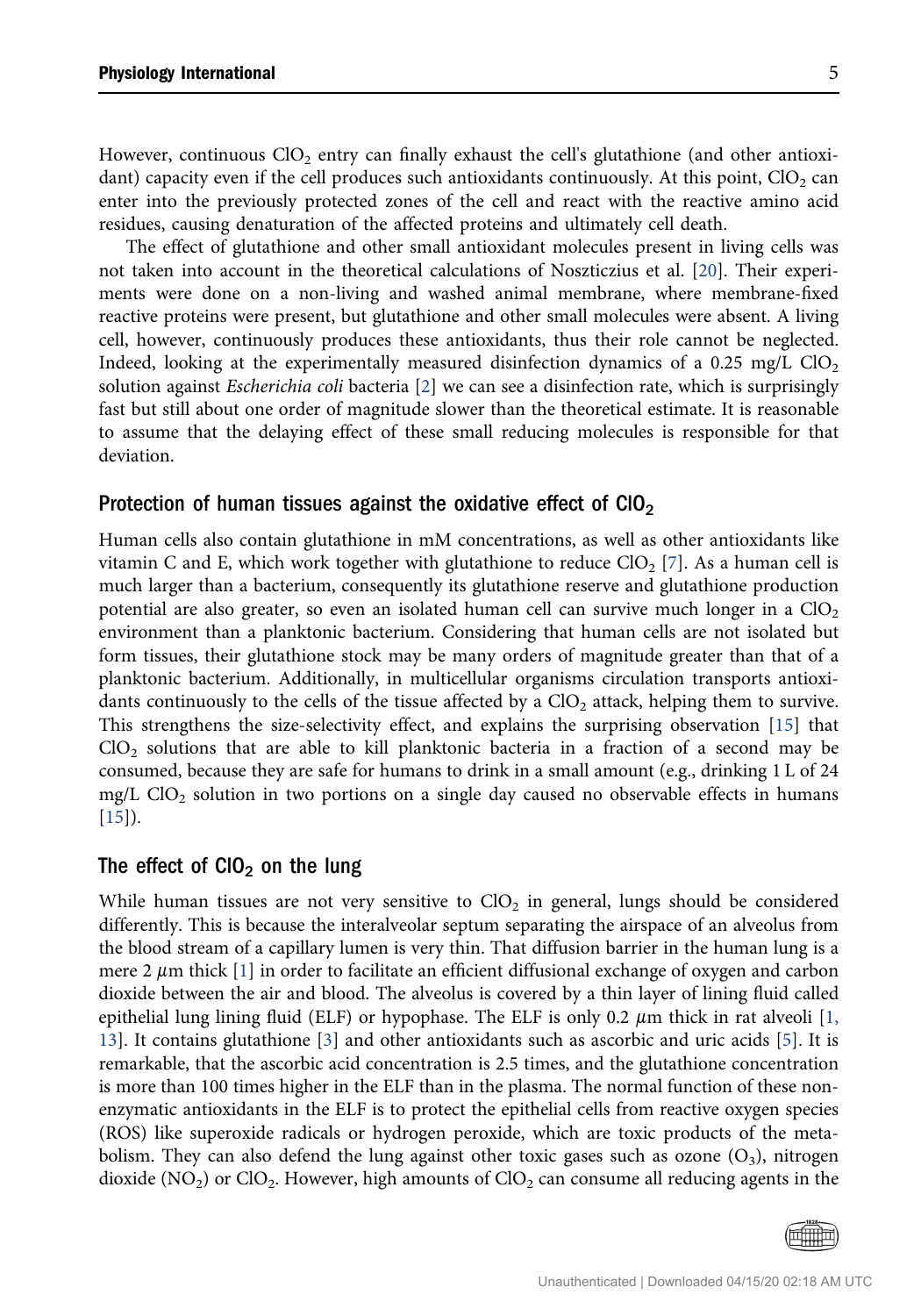ELF, at which point  $ClO<sub>2</sub>$  starts to react with the epithelial cells causing a continuously growing damage to these cells. It is known that higher concentrations of  $ClO<sub>2</sub>$  gas can be lethal. However, it is reasonable to assume that the effect of  $ClO<sub>2</sub>$  on the lung depends not only on its concentration in the gas phase but also on the contact time. Thus, when considering the impact of  $ClO<sub>2</sub>$  on the lung, it would be logical to regard the CT (concentration)  $\times$  (contact time) product in a similar way as in the case of the microbes.

## Estimating the inactivation time of viruses

In the case of viruses, the inactivation mechanism differs from that of bacteria or other cells. It is feasible to assume that the inactivation time of a virus is probably much shorter than the inactivation time of a bacterium under the same conditions  $\langle \text{ClO}_2 \rangle$  concentration, temperature, etc.). The following arguments support this assumption:

- 1. Viruses are about one order of magnitude smaller than bacteria e.g., the diameter of SAR-S\_CoV-2 is about 120 nm [\[9](#page-9-17)]. The killing time of a virus as introduced in [[20\]](#page-9-10) would be 1–2 orders of magnitude shorter than that of a bacterium, i.e., the diffusion-controlled reaction with  $ClO<sub>2</sub>$  would happen on a shorter time scale in the entire volume of the virus.
- 2. It is not necessary for  $ClO<sub>2</sub>$  gas to penetrate the virus in order to inactivate it. It is enough if  $ClO<sub>2</sub>$  reacts with one or some of the cysteine, tyrosine, and tryptophan amino acid residues of the spike, which are located on the surface of the virus. This means that the theoretical approach of ref. [\[20\]](#page-9-10) overestimates the inactivation time of viruses. On the one hand, because diffusion is extremely fast over a 0.1  $\mu$ m length scale, thus probably it is not limiting the rate of the reactions. On the other hand,  $ClO<sub>2</sub>$  can reach a large part of the reactive amino acid residues of the spike without permeating through the protein envelope of the virus.
- 3. Viruses do not contain protective small molecular thiols like glutathione or other small molecular protective metabolic products, because viruses have no metabolism. In this respect viruses should be much more vulnerable than bacteria to an attack by  $ClO<sub>2</sub>$ .

These facts all suggest that once  $ClO<sub>2</sub>$  contacts the surface of a virus, its inactivation is quick. However, a virus ready to infect a cell is typically in aqueous phase, e.g., in a fluid droplet, or in the epithelial lining fluid covering the mucous membranes. The size of these aqueous phases is much larger than that of the virus. Therefore, in such cases, the rate-limiting step probably is the diffusion of  $ClO<sub>2</sub>$  in the water and the reaction with other substances. The time required to inactivate the virus itself would be short compared to the time needed to transport enough  $ClO<sub>2</sub>$  molecules to the virus.

# SUGGESTIONS FOR PREVENTING THE SPREAD OF VIRAL INFECTIONS USING  $CIO<sub>2</sub>$

Based on the previous arguments, some propositions will now be put forward on how aqueous  $ClO<sub>2</sub>$  solutions could be applied for global and local (personal) disinfection purposes. Many of these propositions are based on hypotheses, and therefore can only be applied after careful research. It is a goal of the present work to initiate research to check these hypotheses and proposals experimentally, which could lead to new applications of high-purity  $ClO<sub>2</sub>$  solutions against viral or other infections. These ideas might be further matured in time, but due to the threat of a global pandemic, we have chosen to move fast.

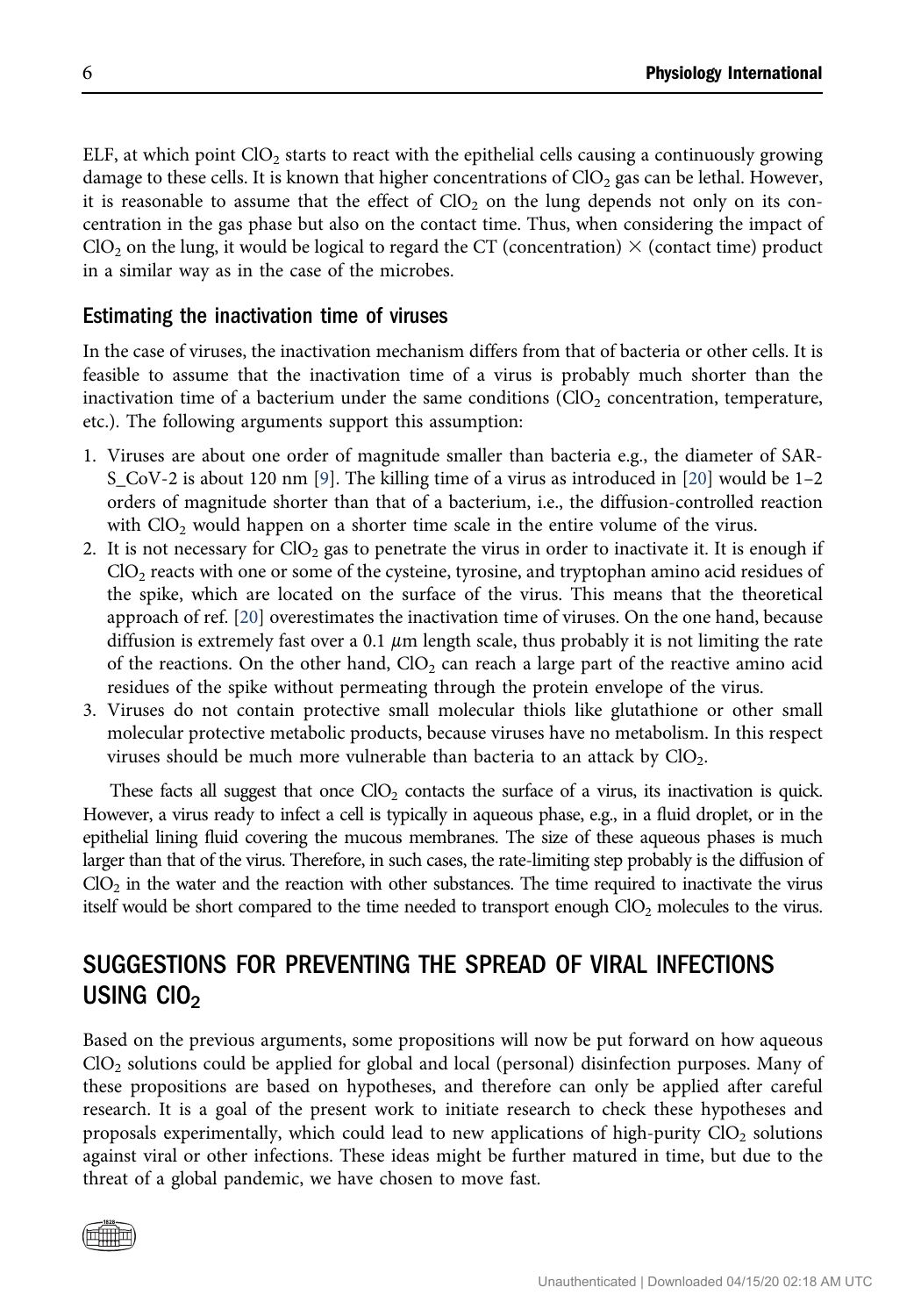#### Global prevention

Disinfection of air spaces, hard surfaces, and persons simultaneously with aqueous  $ClO<sub>2</sub>$ solutions. What we are proposing here is basically the same idea what has been already pro-posed by Ogata et al. [[21, 24, 25](#page-10-6)]: it is possible to create  $ClO<sub>2</sub>$  atmospheres which can be safe for humans but at the same time harmful for microbes. There are differences, however, between their proposals and ours. Ogata's group regarded the  $ClO<sub>2</sub>$  concentration (C) of the atmosphere as the sole important parameter of the treatment. They proposed to apply a  $ClO<sub>2</sub>$  concentration below the 0.1 ppm (V/V) OSHA limit, for a time that is necessary to inactivate the microbes. With such a method, however, the necessary contact time (T) can be very long. Here we suggest regarding the CT product as the parameter of disinfection. In this way it is possible to apply  $ClO<sub>2</sub>$  concentrations above the OSHA limit but for a limited time only. The advantage of this method is that as higher C values are applied, the necessary contact times can be much shorter. The idea will be illustrated by a numerical example below.

Another important difference is that Ogata's method focuses mostly on the role of the  $ClO<sub>2</sub>$ gas, whereas we emphasize the importance of the simultaneous usage of  $ClO<sub>2</sub>$  and  $H<sub>2</sub>O$  gases, as confirmed by the observations of Morino et al. [[16](#page-9-9)]. For this purpose, we suggest a new way of creating a  $ClO<sub>2</sub>$  atmosphere: to apply aqueous  $ClO<sub>2</sub>$  solutions which can establish equilibrium  $ClO<sub>2</sub>$  and  $H<sub>2</sub>O$  concentrations in the atmosphere, when these are sprayed into the air. Aqueous solutions are also easier to handle than to maintain stable and very low  $ClO<sub>2</sub>$  levels in continuous gas streams.

It is advisable to apply high-purity  $ClO<sub>2</sub>$  solutions for spraying to avoid any unwanted side effects to the persons or the surfaces treated. High-purity  $ClO<sub>2</sub>$  solutions evaporate without any residue or trace.

An illustrative numerical example. Let us assume that we want to disinfect a closed space by spraying some aqueous stock ClO<sub>2</sub> solution into it. The equilibrium ClO<sub>2</sub> concentration  $c_{air}$  in the gas and  $c_{w,e}$  in the liquid phase can be calculated from the vapor-liquid equilibrium distribution measured by Ishi [[11\]](#page-9-8):

$$
\gamma = \frac{c_{air}}{c_{w,e}}
$$

and from the component balance for  $ClO<sub>2</sub>$ :

$$
V_w \cdot c_{w0} = V_w \cdot c_{w,e} + V_{\text{air}} \cdot c_{\text{air}}
$$

where  $V_{air}$  is the volume to be disinfected,  $V_w$  is the volume of the ClO<sub>2</sub> stock solution, and  $c_{w0}$  is its  $ClO<sub>2</sub>$  concentration.

With the help of the above two equations  $c_{w,e}$  can be calculated as

$$
c_{w,e} = \frac{c_{w0}}{1 + \gamma \cdot \frac{V_{\text{air}}}{V_w}}
$$

Suppose we apply  $V_w = 20$  mL of  $c_{w0} = 40$  ppm (m/m) aqueous stock ClO<sub>2</sub> solution in a  $V_{\text{air}} = 1 \text{ m}^3$  closed space.

At 20 °C the value of the distribution coefficient is  $\gamma = 0.0316$  (data of Ishi [[11](#page-9-8)]) when all concentrations are given in the same units (e.g., in mg/L), and it is  $\gamma_{\rm ppm} = 11.3$  (see section ClO<sub>2</sub>)

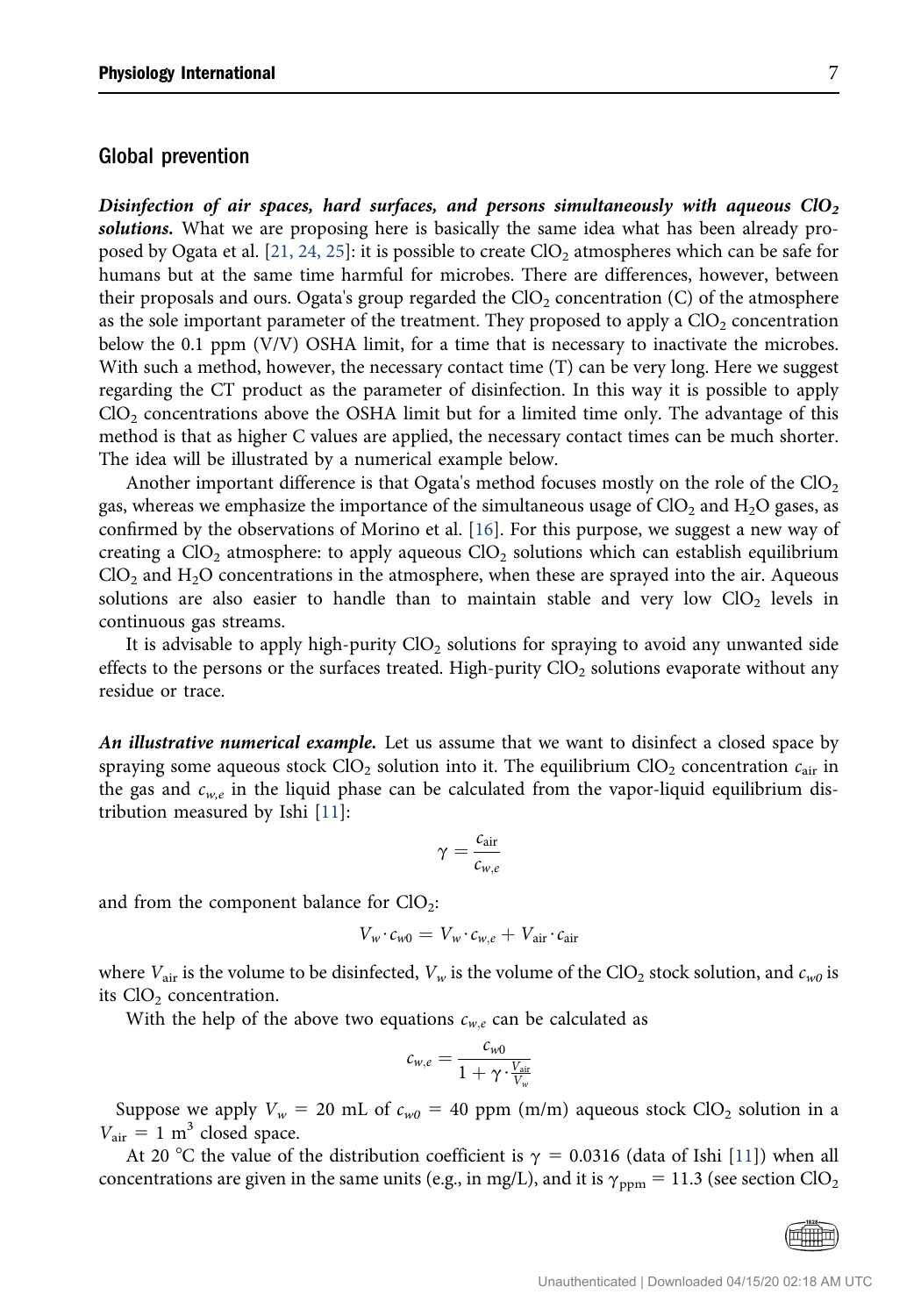is a water soluble gas) when ppm  $(m/m)$  and ppm  $(V/V)$  are used in the aqueous and gaseous phases, respectively. Substituting our data the results are

$$
c_{w,e} = 0.025 \text{ ppm}(m/m),
$$
  

$$
c_{air} = \gamma_{ppm} c_{w,e} = 0.29 \text{ ppm}(V/V)
$$

This result is just below the OSHA STEL (Short Term Exposition Limit) value which is 0.30 ppm (V/V) for 15 min. According to OSHA, STEL is the acceptable average exposure over a short period of time – usually 15 min – as long as the time-weighted average (TWA) is not exceeded. If a person is exposed to 0.30 ppm for 15 min, and right after that he or she stays in a  $ClO<sub>2</sub>$ -free atmosphere for 30 min, then the TWA value for this whole 45 min period is just the acceptable 0.10 ppm. All this means that an exposure of a person to a 0.30 ppm  $ClO<sub>2</sub>$  atmosphere for 15 min on a single occasion, or even applying that treatment periodically with 30 min pauses within an 8 h period, should not cause any health problems.

#### Questions and remarks.

- 1. It is a major question, whether or not a 15-min stay in a 0.29 ppm (V/V)  $ClO<sub>2</sub>$  atmosphere is enough to inactivate the viruses present? Regarding the wet atmosphere we can assume that the viruses are also wet, or even that they can be found in small water droplets containing 0.025 ppm  $(m/m)$  ClO<sub>2</sub>. We have no direct data for the inactivating time of viruses in such a solution, but we have an estimated  $15 \pm 5$  s killing time value for an *E. coli* bacterium in a 0.25 ppm (m/m)  $ClO<sub>2</sub>$  solution [[2\]](#page-9-11). It is reasonable to assume that the killing time would be 10 times longer in a 10 times more dilute solution, i.e., 150 s = 2.5 min. As viruses are probably inactivated faster than bacteria, and 15 min is six times longer than the estimated 2.5 min for E. coli, such a method can be successful, at least in theory.
- 2. To test such a method, we suggest constructing special disinfecting rooms with larger volume. Starting such experiments would be highly desirable, because this method could be an effective nonspecific defense against all types of viruses and could help to contain viral outbreaks.

#### Local prevention. Personal disinfection techniques against viral infections

Disinfection of the mouth and the upper respiratory track with gargling. The current epidemic coronavirus is known to be present in the mouth and both in the upper and lower respiratory tract, but causes severe infections only in the lower respiratory tract, especially in the lung. The incubation period of the disease is several days, but the virus can often be detected in samples taken from the upper respiratory tract a few days before symptoms appear. As discussed in a previous chapter, chlorine dioxide will certainly inactivate the virus. With gargling, the upper respiratory tract is accessible except for the nasal cavity, but that is also accessible using e.g. nose drops or impregnated tampons. These parts can be disinfected by rinsing them regularly with high-purity chlorine dioxide solutions available commercially [\[31](#page-10-9)], thus the number of the viruses can be significantly reduced in the mouth and in the upper respiratory tract. We cannot be sure that such a treatment would be enough to prevent the development of the illness, as viruses living in other parts of the body can survive. However, inactivating part of the viruses with such a treatment surely helps the immune system to fight against the disease. In this respect, it is interesting to remark that

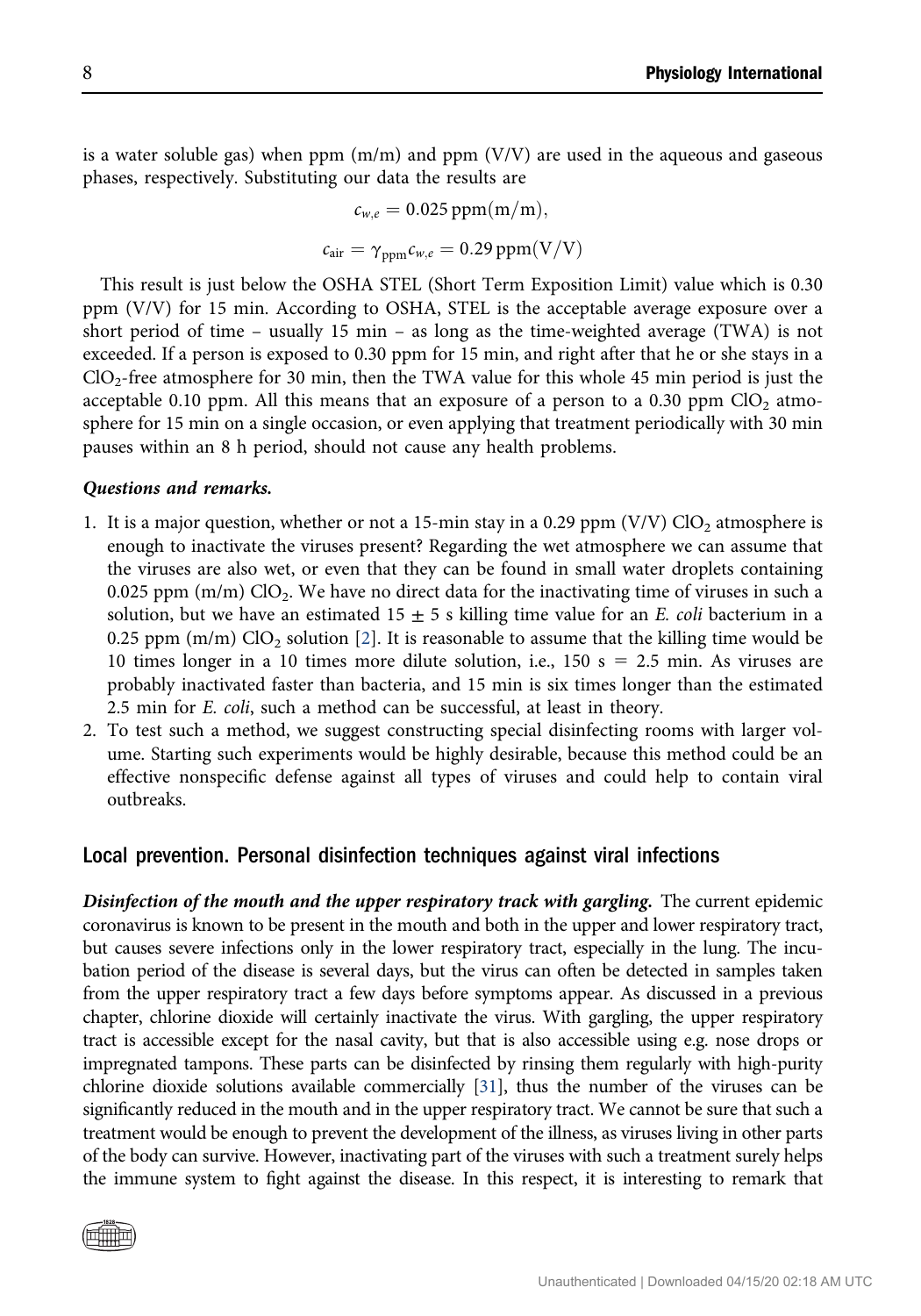Japanese researchers have proven [\[26\]](#page-10-10) that regular gargling with drinking water has reduced the incidence of upper respiratory tract infections to a statistically significant extent. The effect was explained by the fact that the drinking water used in the experiments contained 0.5 mg/L of chlorine, which was used to disinfect the water. We remark here, that in certain places chlorine dioxide is applied for the disinfection of drinking water instead of chlorine.

**Disinfection of the lower respiratory track.** The first problem is how  $ClO<sub>2</sub>$  can be safely introduced into the lower respiratory tract. For this purpose any inhalation technique could be applied using aerosols of water droplets containing  $ClO<sub>2</sub>$  [\[14\]](#page-9-18).

The second and more important problem is how much  $ClO<sub>2</sub>$  can be inhaled without damaging the lung? It would be helpful to know the dose of  $ClO<sub>2</sub>$  that is not yet harmful for the lung. To our knowledge such direct data are not available in the literature, but can be calculated from other data. The starting point for such a calculation is the OSHA STEL value [\[30](#page-10-5)], according to which 0.30 ppm  $ClO<sub>2</sub>$  in the workplace atmosphere is tolerable for a 15 min period without any damage. The volume of air inhaled by a worker during 15 min is 15 times the so-called "minute volume ventilation" [\[32\]](#page-10-11). According to Table 3 of ref. [[32](#page-10-11)], during light activities e.g., when sitting in a car the minute volume is around 12 L, thus the total inhaled air is about 180 L. In the case of 0.30 ppm concentration the total inhaled amount of ClO<sub>2</sub> is 54 µL, which is (at 20 °C) 2.25 µmol  $\approx$  0.15 mg  $ClO<sub>2</sub>$ . Assuming a more vigorous activity it can be two times more, 0.30 mg.

This rough calculation indicates that approximately this is the amount of  $ClO<sub>2</sub>$ , which can be tolerated by the lung. The OSHA limit probably applied high safety factors, thus the real limit should be higher.

We suggest that animal experiments should be performed to obtain experimental values for the pulmonary toxicity of  $ClO<sub>2</sub>$ . Furthermore, it would be important to check in additional animal experiments, whether  $ClO<sub>2</sub>$  applied in a nontoxic amount is able to treat infections of the lung caused by bacteria or viruses.

# **CONCLUSION**

In this editorial, we summarized the unique properties of chlorine dioxide, which make it an ideal and nonspecific antimicrobial agent at concentrations harmless to humans, and we reviewed previous research on preventing viral infections with gaseous  $ClO<sub>2</sub>$ . Based on this background, we suggested some novel hypothetical methods using chlorine dioxide to disinfect rooms, prevent human infection, and slow down viral spread. These are nonspecific methods, which could be used against any newfound virus as a first line of protection until effective specific countermeasures are developed.

Conflict of interest: Zoltán Noszticzius, Maria Wittmann and Kristóf Kály-Kullai are co-inventors of the European patent 2069232 "Permeation method and apparatus for preparing fluids containing high purity chlorine dioxide". Zoltan Noszticzius is a founder and owner of the Solumium Ltd (a company producing chlorine-dioxide), while Kristof Kaly-Kullai is its payed employee.

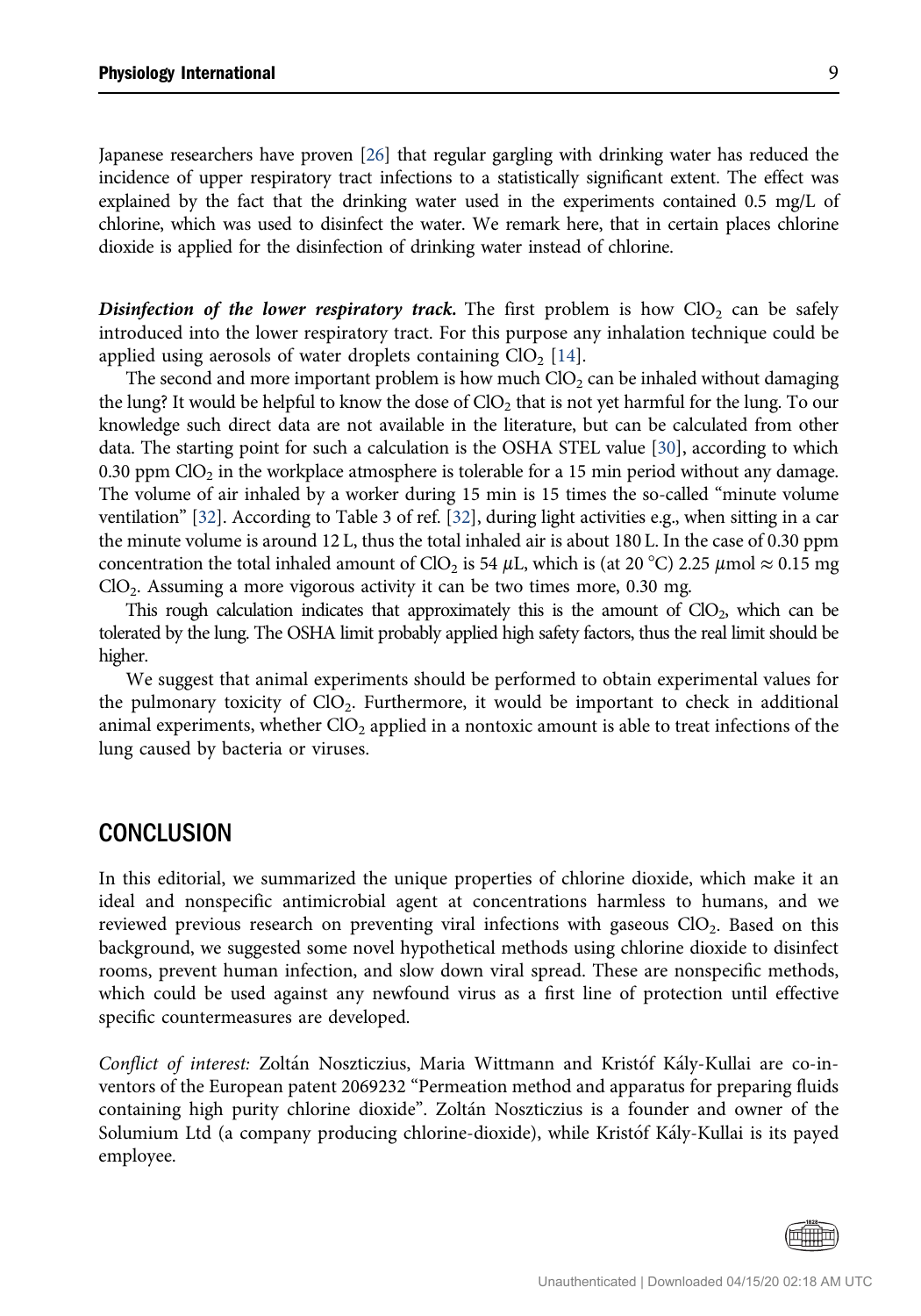# **REFERENCES**

- <span id="page-9-14"></span>1. Bastacky J, Lee CY, Goerke J, Koushafar H, Yager D, Kenaga L, et al. Alveolar lining layer is thin and continuous: low-temperature scanning electron microscopy of rat lung. J Appl Physiol 1995; 79(5): 1615–28, [https://doi.org/10.1152/jappl.1995.79.5.1615.](https://doi.org/10.1152/jappl.1995.79.5.1615)
- <span id="page-9-11"></span>2. Benarde MA, Snow WB, Oliveri VP, Davidson B. Kinetics and mechanism of bacterial disinfection by chlorine dioxide. Appl Microbiol 1967; 15(2): 257–65.
- <span id="page-9-15"></span>3. Cantin AM, North SL, Hubbard RC, Crystal RG. Normal alveolar epithelial lining fluid contains high levels of glutathione. J Appl Physiol 1987; 63(1): 152–7, <https://doi.org/10.1152/jappl.1987.63.1.152>.
- <span id="page-9-1"></span>4. Cao Z, Zhang Q, Lu X, Pfeiffer D, Jia Z, Song H, et al. Estimating the effective reproduction number of the 2019-nCoV in China. Available online at [http.medxriv.org;](http://medxriv.org) Jan. 29; 2020; [https://doi.org/10.1101/2020.01.27.](https://doi.org/10.1101/2020.01.27.20018952) [20018952](https://doi.org/10.1101/2020.01.27.20018952).
- <span id="page-9-16"></span>5. Cross CE, van der Vliet A, O'Neill CA, Louie S, Halliwell B. Oxidants, antioxidants, and respiratory tract lining fluids. Environ Health Perspect 1994; 102(Suppl. 10): 185–91, <https://doi.org/10.1289/ehp.94102s10185>.
- <span id="page-9-2"></span>6. EPA Guidance Manual for Compliance with the Filtration and Disinfection Requirements for Public Water Sources (AWWA; 1991). Table C-9: CT values for inactivation of viruses by chlorine dioxide. Available at [http://www.opssys.com/InstantKB/article.aspx?id](http://www.opssys.com/InstantKB/article.aspx?id=14495)=[14495](http://www.opssys.com/InstantKB/article.aspx?id=14495).
- <span id="page-9-12"></span>7. Forman HJ, Zhang H, Rinna A. Glutathione: overview of its protective roles, measurement, and biosynthesis. Mol Aspects Med 2009; 30(1–2): 1–12, <https://doi.org/10.1016/j.mam.2008.08.006>.
- <span id="page-9-4"></span>8. Hauchman FS, Noss CI, Olivieri VP. Chlorine dioxide reactivity with nucleic acids. Water Res 1986; 20(3): 357–61, [https://doi.org/10.1016/0043-1354\(86\)90083-7.](https://doi.org/10.1016/0043-1354(86)90083-7)
- <span id="page-9-17"></span>9. [https://www.britannica.com/science/coronavirus-virus-group.](https://www.britannica.com/science/coronavirus-virus-group)
- <span id="page-9-0"></span>10. Hui DS, Azhar EI, Madani TA, Ntoumi F, Kock R, Dar O, et al. The continuing 2019-nCoV epidemic threat of novel coronaviruses to global health – The latest 2019 novel coronavirus outbreak in Wuhan, China. Int J Infect Dis 2020; 91: 264–6, <https://doi.org/10.1016/j.ijid.2020.01.009>.
- <span id="page-9-8"></span>11. Ishi G. Solubility of chlorine dioxide. Chem Eng Japan 1958; 22(3): 153–4, [https://doi.org/10.1252/](https://doi.org/10.1252/kakoronbunshu1953.22.153) [kakoronbunshu1953.22.153](https://doi.org/10.1252/kakoronbunshu1953.22.153).
- <span id="page-9-5"></span>12. Ison A, Odeh IN, Margerum DW. Kinetics and mechanisms of chlorine dioxide and chlorite oxidations of cysteine and glutathione. Inorg Chem 2006; 45: 8768–75, [https://doi.org/10.1021/ic0609554.](https://doi.org/10.1021/ic0609554)
- 13. Knudsen L, Ochs M. The micromechanics of lung alveoli: structure and function of surfactant and tissue components. Review Histochem Cell Biol 2018; 150: 661–76, [https://doi.org/10.1007/s00418-018-1747-9.](https://doi.org/10.1007/s00418-018-1747-9)
- <span id="page-9-18"></span><span id="page-9-13"></span>14. Koren E. A suggestion. Personal information; 2020.
- 15. Lubbers JR, Chauan SR, Bianchine JR. Controlled clinical evaluations of chlorine dioxide, chlorite and chlorate in man. Environ Health Perspect 1982; 46: 57–62, [https://doi.org/10.1289/ehp.824657.](https://doi.org/10.1289/ehp.824657)
- <span id="page-9-9"></span>16. Morino H, Fukuda T, Miura T, Lee C, Shibata T, Sanekata T. Inactivation of feline calicivirus, a Norovirus surrogate, by chlorine dioxide gas. Biocontrol Sci 2009; 14: 147–53, <https://doi.org/10.4265/bio.14.147>.
- <span id="page-9-6"></span>17. Napolitano MJ, Green BJ, Nicoson JS, Margerum DW. Chlorine dioxide oxidations of tyrosine, N-acetyltyrosine, and Dopa. Chem Res Toxicol 2005; 18: 501–8, [https://doi.org/10.1021/tx049697i.](https://doi.org/10.1021/tx049697i)
- <span id="page-9-7"></span>18. Napolitano MJ, Stewart DJ, Margerum DW. Chlorine dioxide oxidation of guanosine 5'-monophosphate. Chem Res Toxicol 2006; 19: 1451–8, <https://doi.org/10.1021/tx060124a>.
- <span id="page-9-3"></span>19. Noss CI, Hauchman FS, Olivieri VP. Chlorine dioxide reactivity with proteins. Water Res. 1986; 20(3): 351–6, [https://doi.org/10.1016/0043-1354\(86\)90083-7.](https://doi.org/10.1016/0043-1354(86)90083-7)
- <span id="page-9-10"></span>20. Noszticzius Z, Wittmann M, Kaly-Kullai K, Beregvari Z, Kiss I, Rosivall L, et al. Chlorine dioxide is a sizeselective antimicrobial agent. PloS One 2013; 8(11): e79157, [https://doi.org/10.1371/journal.pone.0079157.](https://doi.org/10.1371/journal.pone.0079157)